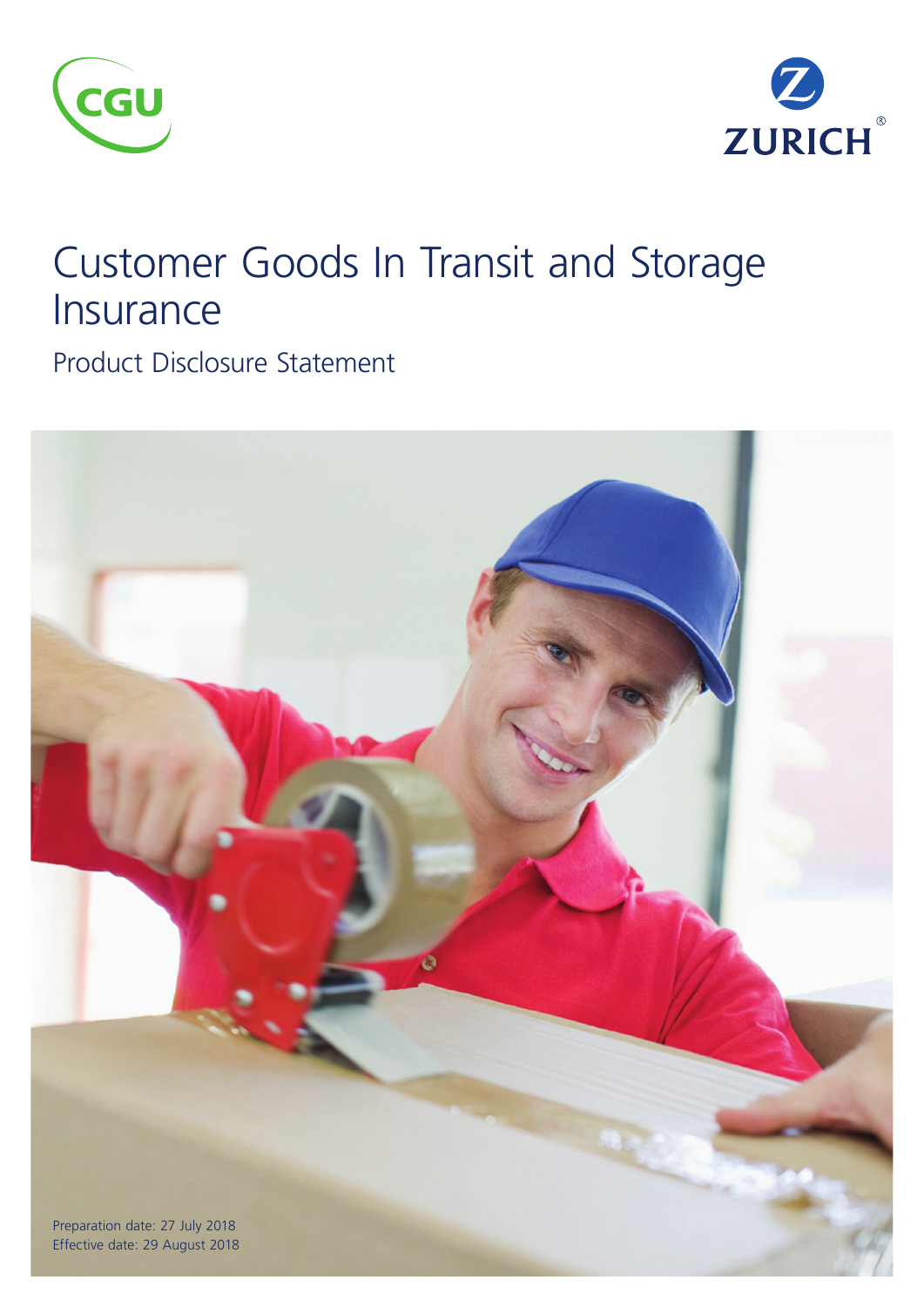# Contents

## About Your Customer Goods in Transit and Storage Insurance

|                | About the Insurers <b>communications</b> and all the Insurance contract the Insurance of the Insurance contract the Insurance of the Insurance of the Insurance of the Insurance of the Insurance of the Insurance of the Insurance | $\overline{2}$ |
|----------------|-------------------------------------------------------------------------------------------------------------------------------------------------------------------------------------------------------------------------------------|----------------|
|                |                                                                                                                                                                                                                                     | $\overline{2}$ |
|                |                                                                                                                                                                                                                                     | $\overline{2}$ |
|                |                                                                                                                                                                                                                                     | 3              |
|                |                                                                                                                                                                                                                                     | 3              |
|                |                                                                                                                                                                                                                                     | 6              |
|                |                                                                                                                                                                                                                                     | -6             |
|                |                                                                                                                                                                                                                                     | 7              |
|                |                                                                                                                                                                                                                                     | 7              |
|                |                                                                                                                                                                                                                                     | 7              |
|                |                                                                                                                                                                                                                                     | 7              |
|                |                                                                                                                                                                                                                                     | 7              |
|                |                                                                                                                                                                                                                                     | -8             |
|                |                                                                                                                                                                                                                                     | 8              |
|                |                                                                                                                                                                                                                                     | 8              |
|                |                                                                                                                                                                                                                                     | 8              |
|                |                                                                                                                                                                                                                                     | -8             |
|                | Customers Goods In Transit and Storage Insurance Cover                                                                                                                                                                              |                |
| $\mathbf{1}$ . |                                                                                                                                                                                                                                     | 9              |
| 2.             |                                                                                                                                                                                                                                     |                |
| 3.             |                                                                                                                                                                                                                                     |                |
| 4.             |                                                                                                                                                                                                                                     |                |
| 5.             |                                                                                                                                                                                                                                     |                |
| 6.             |                                                                                                                                                                                                                                     |                |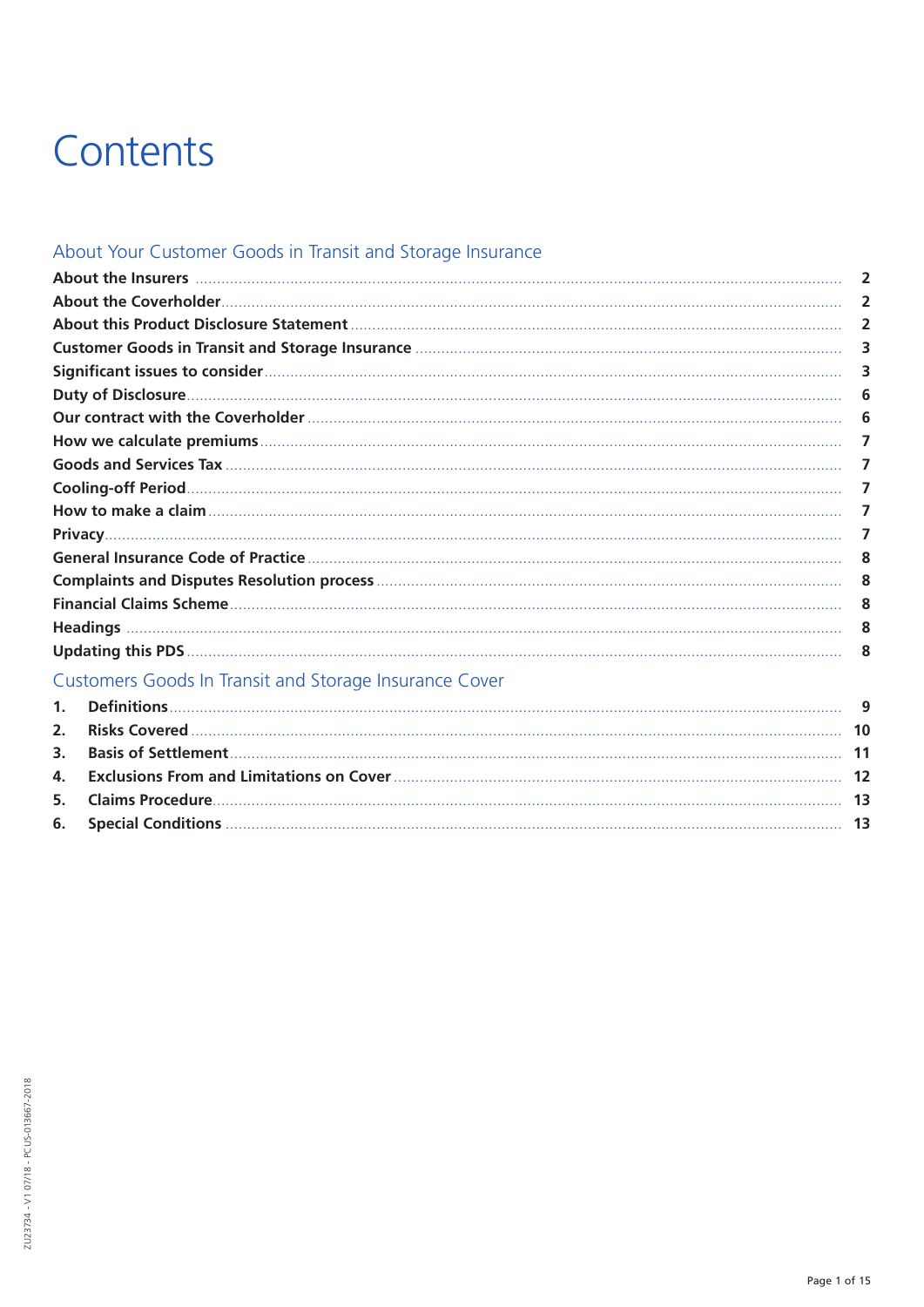# About Your Customer Goods in Transit and Storage Insurance

## About the Insurers

This product is jointly issued by the Insurers, Zurich Australian Insurance Limited and Insurance Australia Limited trading as CGU Insurance together the 'insurers'. The insurers are jointly responsible for the content of this PDS.

#### **About Zurich**

Zurich Australian Insurance Limited (Zurich), ABN 13 000 296 640, AFS Licence Number 232507 of 5 Blue Street, North Sydney 2060, a subsidiary of Zurich Financial Services Australia Limited (ZFSA) insures the goods in transit and storage cover, other than the risks of fire, lightning, aircraft, earthquake, storm and tempest, flood, water from fixed pipes or systems, riots, strikes and civil commotion, explosion and impact damage while the goods are in storage.

#### **About CGU**

Insurance Australia Limited, ABN 11 000 016 722, AFS Licence Number 227681 trading as CGU Insurance (CGU) of 181 William Street Melbourne VIC 3000 insures the risks of fire, lightning, aircraft, earthquake, storm and tempest, flood, water from fixed pipes or systems, riots, strikes and civil commotion, explosion and impact damage while the goods are in storage.

In this document, the Insurers may also be expressed as 'Insurer', 'we', 'us' or 'our'.

To contact Zurich, please call 132 687 or if you need to contact CGU, please call 132 481.

## About the Coverholder

The Coverholder of this product is the Removal Company shown on the Certificate of Insurance. A Customer of the Removal Company, also referred to as "you" in this PDS, has a right to recover under the insurance policy only through Section 48 of the Insurance Contracts Act 1984 (Cth) and is not a party to the contract of insurance. Only the Coverholder is able to vary or cancel the policy, however you can also make decisions that affect whether you are covered by the policy, for example, by choosing whether or not to request the Removal Company to insure Your Goods.

## About this Product Disclosure Statement

This Product Disclosure Statement (PDS) provides information about the main features of the Customer Goods in Transit and Storage Insurance.

This PDS is an important document. You should read it carefully before making a decision to purchase this product.

This PDS will help you to:

- decide whether this product will meet your needs; and
- compare this product with other products you may be considering.

Please keep this PDS in a safe place.

The information contained in this PDS is general information only.

#### **Who to contact**

Your first point of contact about your insurance coverage should be your Removal Company. If they cannot answer your enquiry, you can contact Cowden (VIC) Pty Ltd (of whom your Removal Company is an authorised representative) by telephone (03) 9686 6500, email insurance.vic@cowden.com.au, facsimile (03) 9686 3900 or letter PO Box 33044, Melbourne, VIC 3004.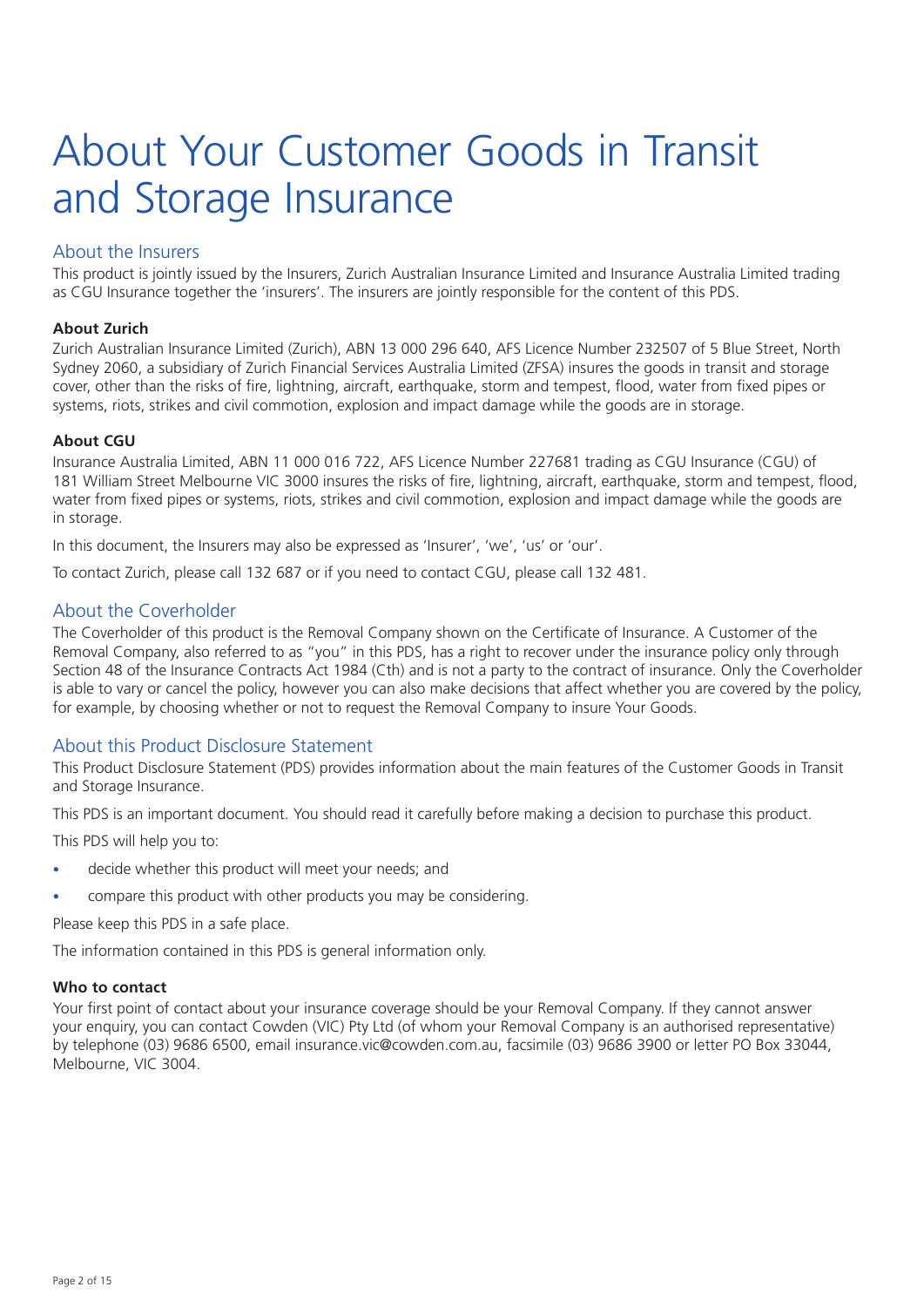## Customer Goods in Transit and Storage Insurance

This Customer Goods in Transit and Storage Insurance is designed for domestic or other removals either within Australia, from Australia to selected destinations overseas or international removals where coverage has been arranged in Australia.

You may select from a number of cover options for loss or damage to your goods.

#### **Full Cover**

Full Cover insures you for many risks of loss or damage to your goods during transit from any external cause, including accidental damage.

#### **Restricted Cover**

Restricted Cover only provides coverage for accidental loss or damage which occurs as a result of:

- Fire, explosion, lightning or flood;
- Overturning, jackknifing and/or derailment of conveyance:
- Collision of vessel, aircraft or conveyance;
- Crashing or forced landing of any aircraft;
- Stranding, sinking, or contact of vessel with any external object other than water;
- Entry of water into any vessel, hold, container liftvan or place of storage;
- Discharge of goods at a port of distress:
- Jettison of goods from a vessel; or
- Theft, Pilferage or Non delivery of an entire package or item.

#### **Australia Wide Storage Only Cover**

Australia Wide Storage Only Cover insures loss or damage to the customer's goods during storage in Australia, resulting from:

- Fire, lightning;
- Aircraft:
- Earthquake;
- Storm and tempest, flood, water from fixed pipes or systems;
- Riots, strikes and civil commotion:
- Explosion and impact damage; or
- Burglary Limited to  $$25,000$  per customer.

## Significant issues to consider

Insurance contracts contain policy exclusions, policy terms and conditions and policy limits and sub-limits that you should be aware of when deciding whether to be covered by this product. These may affect the amount of the payment that we will make to you if you have a claim.

We may express some policy terms, policy limits or sub-limits as being either a dollar amount or a percentage of the insured value, or some other amount, factor or item specified in the relevant clause within this document.

The Coverholder may vary the policy with our consent and alter the cover under the policy. If that occurs, we will issue a new PDS, provide a PDS update or otherwise advise you of any such changes in accordance with applicable laws.

It is a condition of provision of cover in respect of a Customer under the policy that the Coverholder obtains the agreed information in the Insurance Declaration from each Customer before cover is provided to that Customer and, subject to the provisions of the Insurance Contracts Act 1984 (Cth), we will not be liable to provide or to pay benefits where there has been misrepresentation or non-disclosure by a Customer. For these purposes we will treat you as if you did owe a duty of disclosure to us (see Special Condition 6.12 Applications for Cover).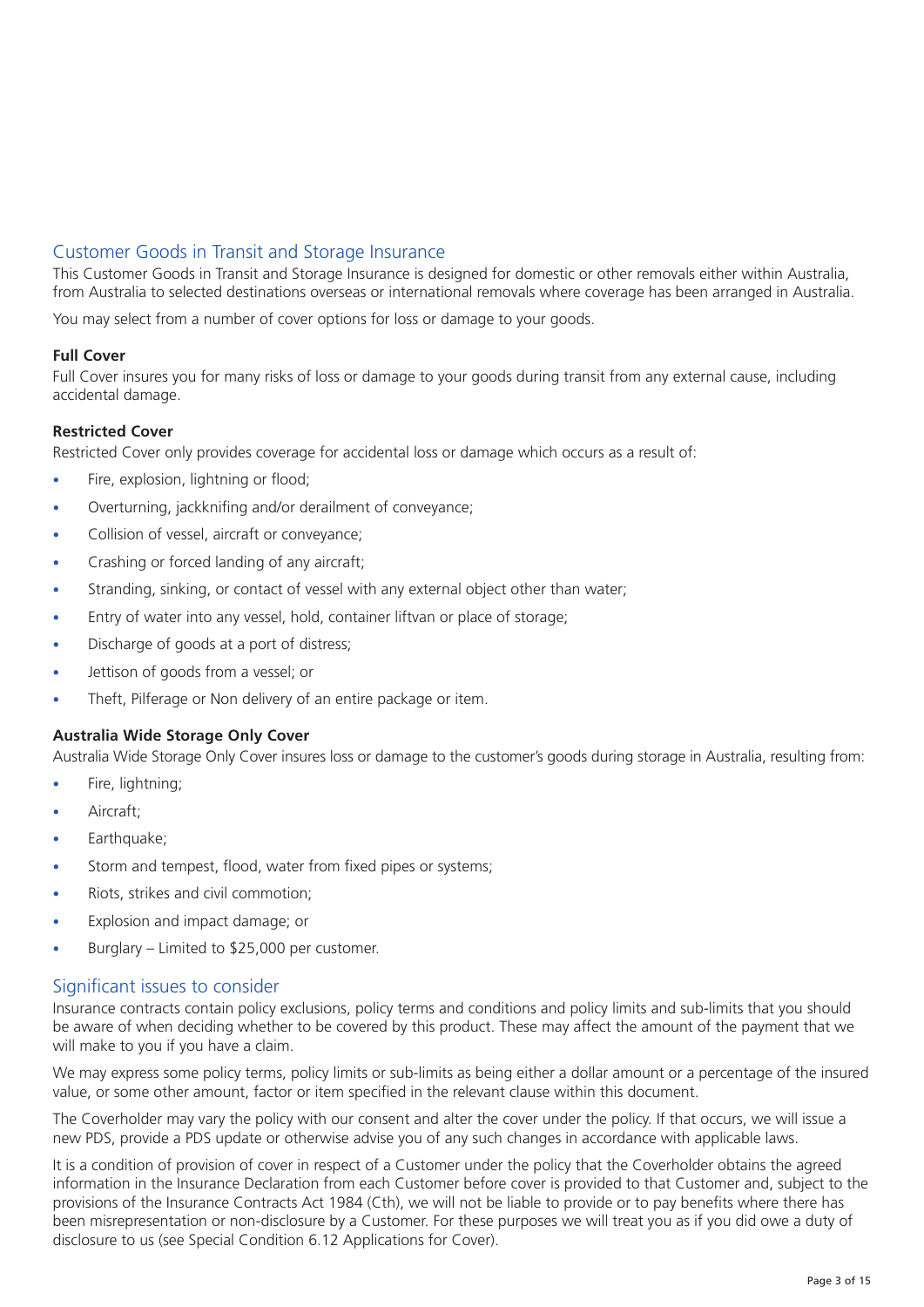#### **Make sure you have the cover you need**

You should consider the appropriate amounts and risks for which you need to be insured. If you do not obtain adequate coverage for the relevant risks, you may have to bear any uninsured losses yourself.

Refer to "Basis of Settlement" below.

#### **Basis of Settlement**

You can choose whether Your Goods are insured on a "Replacement Cost" basis or for "Market Value".

Under the Replacement Cost basis, if Your Goods are lost or totally destroyed, you receive the new replacement cost or the maximum of the specifically declared item value nominated on the Insurance Declaration but in no case will the value exceed the current market replacement value subject to the customer's total declared value.

Under the Market Value basis, you only receive the replacement cost less a reasonable allowance for age, condition wear, tear and depreciation.

The correct Basis of Settlement selection is vital as an incorrect selection may possibly leave you without sufficient funds to cover your loss.

If Your Goods are damaged, the reasonable cost of repair will be covered for an accepted claim regardless of which Basis of Settlement you have elected.

The following table sets out the Basis of Settlement and restrictions for specific items:

| <b>Item</b>                                                                             | <b>Basis of settlement / restrictions</b>                                                                                                                                                                                               |
|-----------------------------------------------------------------------------------------|-----------------------------------------------------------------------------------------------------------------------------------------------------------------------------------------------------------------------------------------|
| Computers and computer accessories                                                      | Market value only                                                                                                                                                                                                                       |
| Clothing                                                                                |                                                                                                                                                                                                                                         |
| Motor vehicles, motor bikes,<br>caravans, boats and trailers                            |                                                                                                                                                                                                                                         |
| Office, hotel, factory and any other<br>business goods including plant and<br>machinery | The lesser of the invoice value or the market value of Your Goods at the time of<br>loss plus insurance, packing and freight                                                                                                            |
| Pairs and sets                                                                          | Only the lost or damaged part or parts covered                                                                                                                                                                                          |
| Antique(s), works of art and fine art                                                   | Reasonable cost of repair but not any depreciation or loss of value caused by<br>the loss or damage. Maximum 10% of the declared value of the item for any<br>depreciation or loss of value as a result of the repairs                  |
| Motor vehicles or motor bikes being<br>driven under their own power                     | Not covered unless being driven by an authorised representative of the Removal<br>Company for the purpose of loading or unloading or to and from Customs or<br>Quarantine areas within the approved Removal Company or agent's premises |
| Valuables worth more than \$1,000                                                       | Limited to a maximum of \$1,000 unless specifically declared and valued in your<br>Insurance Declaration                                                                                                                                |
| Owner packed cartons                                                                    | Maximum of \$500 per carton for non delivery unless an itemised valued list<br>of contents is supplied to the Removal Company prior to the commencement<br>of transit.                                                                  |
|                                                                                         | Goods packed by you are insured only for restricted cover unless otherwise<br>agreed and noted on the Certificate of Insurance                                                                                                          |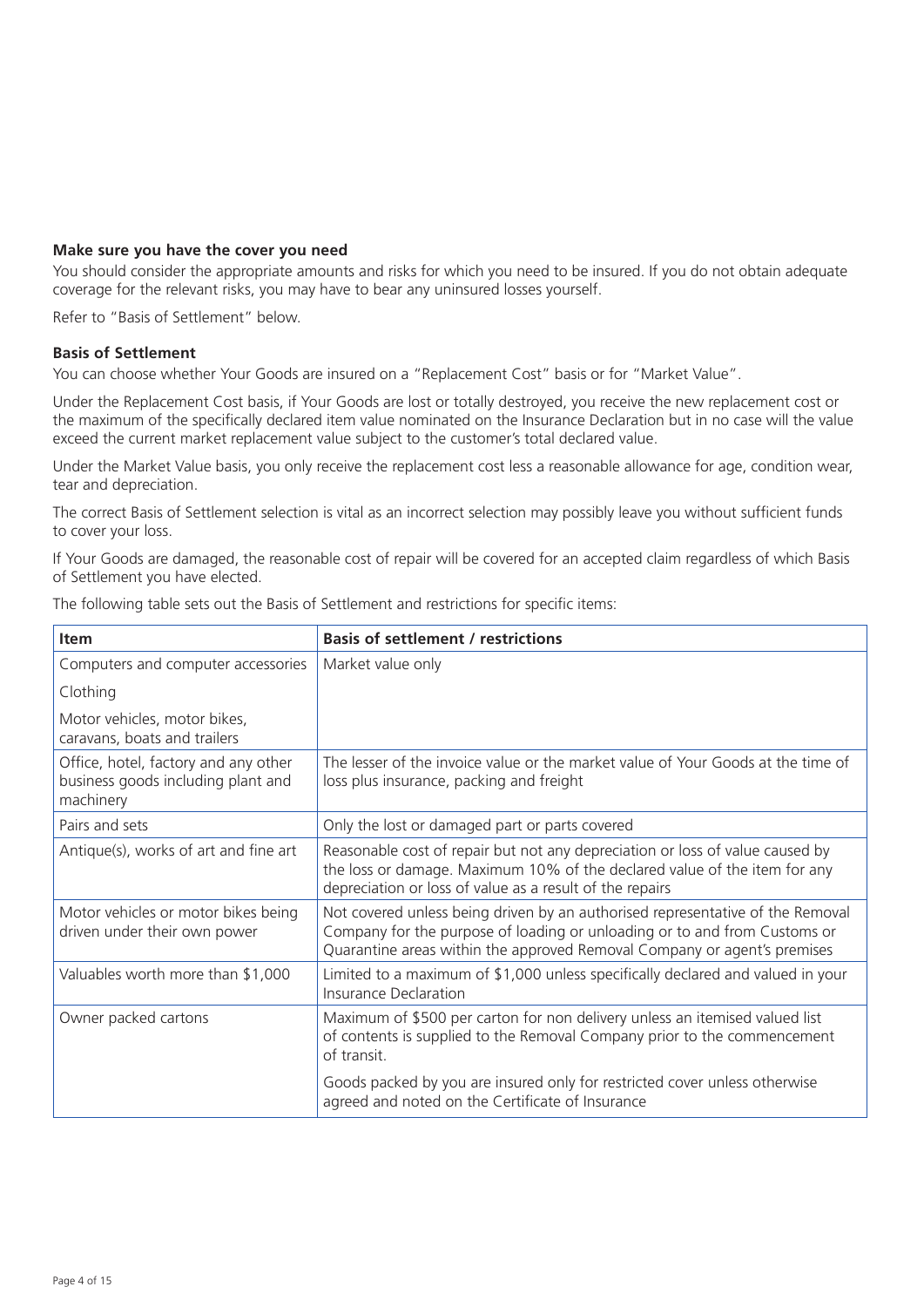### **Additional Benefits Covered**

The following additional policy benefits are automatically included and provide cover for amounts in excess of the declared value. For full particulars, please refer to Additional Benefits Covered on page 10.

| <b>Additional Benefits Covered</b> |                                                                                                                                                                                                                                                      |
|------------------------------------|------------------------------------------------------------------------------------------------------------------------------------------------------------------------------------------------------------------------------------------------------|
| General Average                    | In relation to transit by sea, cover for general average including salvage charges                                                                                                                                                                   |
| Temporary Accommodation            | The reasonable cost of temporary accommodation costs of \$200 per day for 30<br>days or until Your Goods are delivered, whichever occurs first, as a result of an<br>insured risk and Customer's Goods not delivered by the contracted delivery date |

#### **Excesses can apply**

A Customer Excess applies under the policy. This excess is not an additional fee charged by us at the time of making a claim. Rather it is the uninsured first portion of a loss for which you are otherwise covered. The Removal Company must pay the first \$2,000 in respect of a claim and you must pay the amount shown in the Certificate of Insurance.

#### **Exclusions**

This policy contains a number of exclusions, some of which are common in insurance policies. For example, we may not pay for loss or damage arising out of:

- Wear and tear, moths, vermin infestation, corrosion, contamination or deterioration;
- Normal atmospheric conditions, unless agreed and noted on the Certificate of Insurance;
- Terrorism (storage risk only).

Some of the exclusions may be less common. Before making a decision about whether to obtain the benefit of coverage under this product, you should read the full details of all relevant exclusions.

Please refer to 'Exclusions From and Limitations of Cover' on page 12 for full details of these.

#### **Special Conditions**

Special conditions applicable to this product include conditions that apply in certain circumstances as well as your obligations with which you need to comply. Please refer Special Conditions from page 13.

Special conditions include the following:

| Termination of Authorised<br>Representative Agreement                      | If the Removal Company is no longer an authorised representative for one of the<br>reasons listed, the Insurers agree to manage and settle claims direct with<br>the Customer                                           |
|----------------------------------------------------------------------------|-------------------------------------------------------------------------------------------------------------------------------------------------------------------------------------------------------------------------|
| Loss of Customers' Pre Paid Removal<br>Costs and Pre Paid Removal Deposits | In event of Removal Company liquidation, receivership, administration or<br>bankruptcy, where the Removal Company does not perform the removal, this<br>covers the refund of any such pre paid amounts, where nominated |

You should make yourself aware of all the terms and conditions that apply. If you do not meet them, we may be able to decline your claim or reduce the claim payment.

#### **Change of circumstances**

You should also notify the Removal Company or us as soon as possible when your circumstances change if they are relevant to your cover. For instance, if you change the destination Your Goods are to be delivered to or you purchase or store additional goods. If you do not tell your Removal Company or us of these changes, in the event of a claim you may not receive sufficient funds to cover your loss.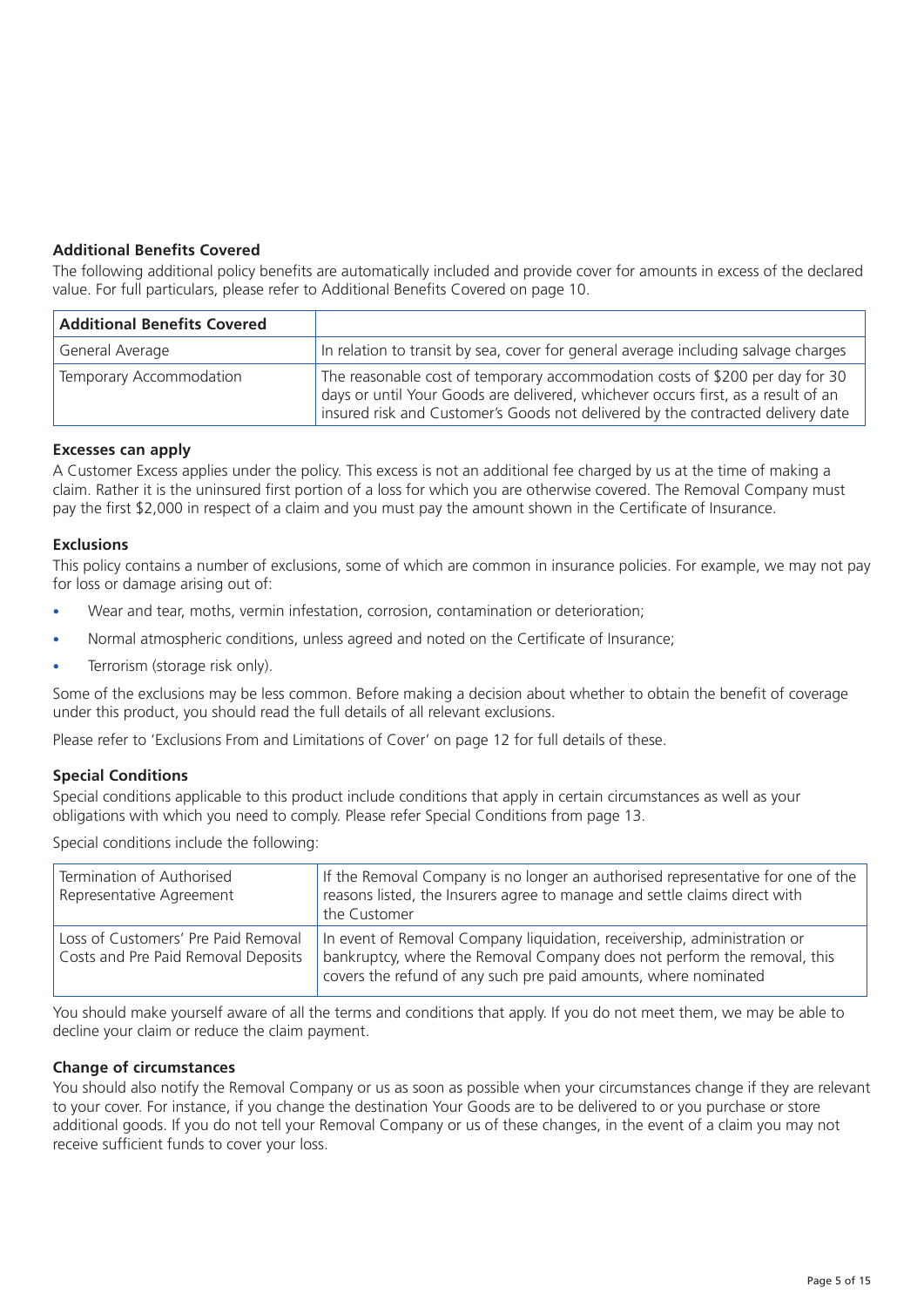## Duty of Disclosure

This contract of insurance will be governed by either the Insurance Contracts Act 1984 (Cth) or the Marine Insurance Act 1909 (Cth).

#### **Duty of Disclosure under the Insurance Contracts Act 1984**

Before you enter into an insurance contract, you have a duty to tell us anything that you know, or could reasonably be expected to know, may affect our decision to insure you and on what terms.

You have this duty until we agree to insure you.

You have the same duty before you renew, extend, vary or reinstate an insurance contract.

You do not need to tell us anything that:

- reduces the risk we insure you for;
- is common knowledge;
- we know or should know as an insurer; or
- we waive your duty to tell us about.

#### If you do not tell us something

If you do not tell us anything you are required to, we may cancel your contract or reduce the amount we will pay you if you make a claim, or both.

If your failure to tell us is fraudulent, we may refuse to pay a claim and treat the contract as if it never existed.

#### **Duty of Disclosure under the Marine Insurance Act 1909**

Your attention is drawn to Sections 23 to 27 of the Marine Insurance Act 1909 (Cth) and, in particular, that any contract of marine insurance is based on utmost good faith and in the absence of such good faith, may be avoided. Further, you have an obligation to disclose to us every material circumstance which is known to you and/or which in the ordinary course of business ought to be known to you. Every circumstance is material if it would influence the judgement of a prudent insurer in fixing the premium or determining whether they will take the risk. If there is a failure to make such disclosure, we may avoid the contract.

## Our contract with the Coverholder

The Insurers and the Coverholder have agreed policy terms. The policy is a contract of insurance between the Coverholder and the Insurers and contains all the details of the cover we provide.

This policy is made up of:

- the policy wording. It states what is covered, sets out the claims procedure, Exclusions and other terms and conditions of cover;
- the proposal, which is the information provided by the Coverholder to us;
- the Insurance Declaration, which is the information provided by you to us;
- the most current Policy Schedule issued by us. The Policy Schedule is a separate document unique to the Coverholder. It includes any changes, Exclusions, terms and conditions and may amend the policy;
- the most current Certificate of Insurance issued to you by the Removal Company. The Certificate of Insurance is a separate document unique to you. It includes any changes, Exclusions, terms and conditions and may amend the policy; and
- any other written changes advised by us in writing (such as an endorsement). These written changes vary or modify the above documents.

Please note, you are only covered for the cover option and risks shown as covered in the Certificate of Insurance.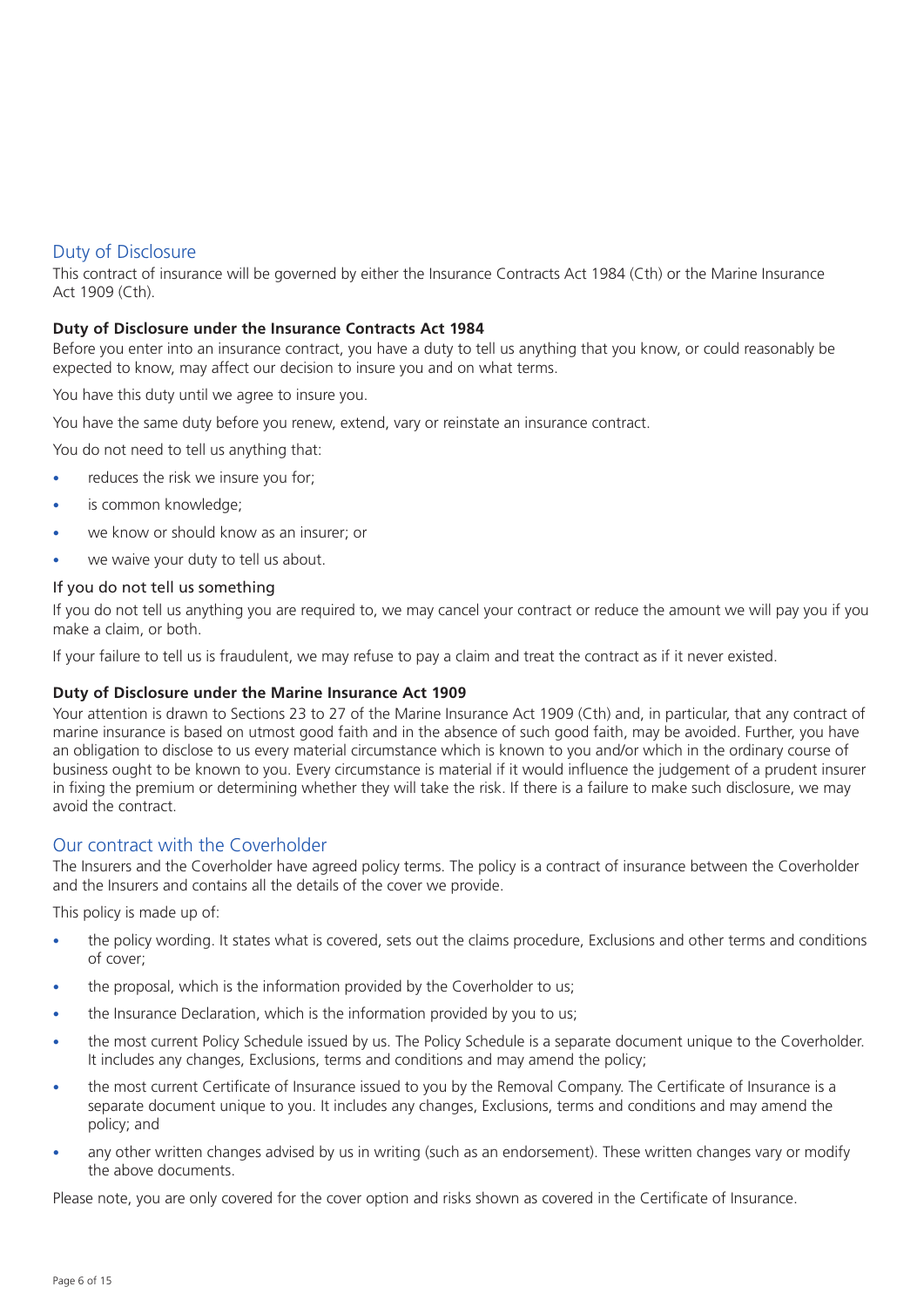## How we calculate premiums

The amount we charge to cover Your Goods is made up of a premium and any government taxes and charges applicable.

The amount we charge varies depending on the information we receive from you about the risk to be covered by us. The higher the risk is the higher the charge. Some of the factors impacting the amount charged to cover Your Goods are:

- the value of the goods being removed or stored;
- the basis of settlement you select (market value or replacement value):
- the risk covered (transit and/or storage);
- the distance the goods are transported and/or the period for which the goods are stored; and
- the level of cover selected (Full Cover or Restricted Cover).

#### **How you pay for the cover**

The amount you are charged in respect of the insurance cover will be shown on your Certificate of Insurance.

You must pay the charges in respect of transit insurance when you pay your removal charges. Your Removal Company will invoice you for the charges in respect of storage insurance at the same time as the storage charges.

#### Goods and Services Tax

The insured values that you choose should include Goods and Services Tax (GST). In the event of a claim, if you are not registered for GST, we will reimburse you the GST component. If you are registered for GST, you will need to claim the GST component from the Australian Taxation Office.

You must advise us of your correct input tax credit percentage where you are registered as a business and have an Australian Business Number. Any GST liability arising from your incorrect advice is payable by you.

## Cooling-off Period

After you apply for this product and you have received the PDS, you have 21 days to check that the cover meets your needs. Within this time you may cancel the cover and receive a full refund of any amount paid in respect of the insurance, unless:

- the removal and /or storage of Your Goods has commenced:
- you have made a claim or become entitled to make a claim; or
- you have exercised any right or power you have in respect of your cover or the policy has ended.

Your request will need to be in writing and forwarded to the Removal Company or to the address detailed on the removal contract or invoice.

#### How to make a claim

If you need to make a claim, please refer to Claims Procedure on page 13. If you have any queries please contact your Removal Company as soon as possible or Cowden (03) 9686 6500.

#### **Privacy**

Zurich and CGU are bound by the Privacy Act 1988. We collect, disclose and handle information, and in some cases personal or sensitive (eg health) information, about you ('your details') to assess applications, administer policies, contact you, enhance our products and services and manage claims ('Purposes'). If you do not provide your information, we may not be able to do those things. By providing us, our representatives or your intermediary with information, you consent to us using, disclosing to third parties and collecting from third parties your details for the Purposes.

We may disclose your details, including your sensitive information, to relevant third parties including your intermediary, affiliates of Zurich Insurance Group Ltd, affiliates of CGU, Cowden, your Removal Company, other insurers and reinsurers, our service providers, our business partners, health practitioners, your employer, parties affected by claims, government bodies, regulators, law enforcement bodies and as required by law, within Australia and overseas.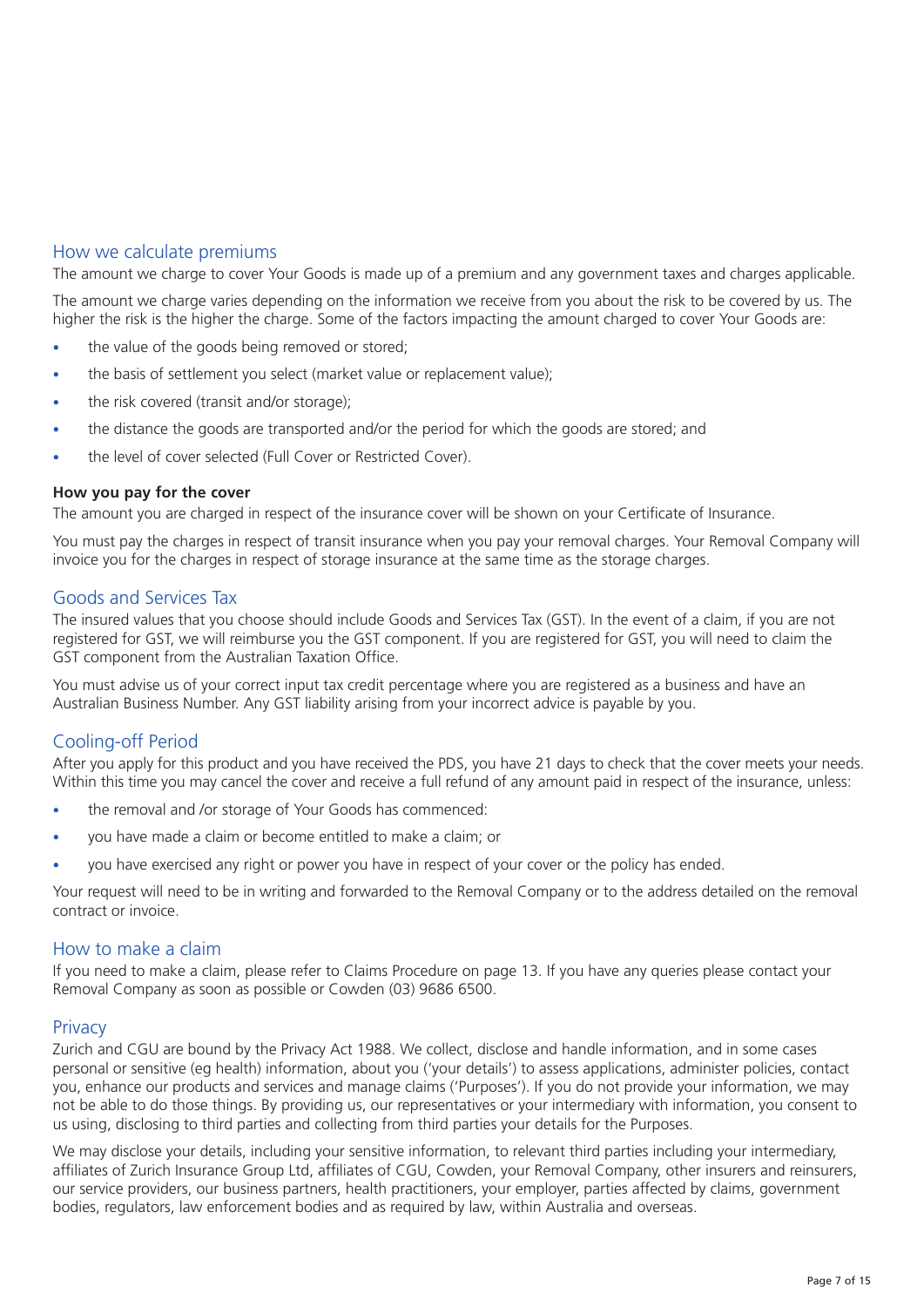We may obtain your details from relevant third parties, including those listed above. Before giving us information about another person, please give them a copy of this document. Laws authorising or requiring us to collect information include the Insurance Contracts Act 1984, Anti-Money Laundering and Counter-Terrorism Financing Act 2006, Corporations Act 2001, Autonomous Sanctions Act 2011, A New Tax System (Goods and Services Tax) Act 1999 and other financial services, crime prevention, trade sanctions and tax laws.

Zurich's Privacy Policy, available at www.zurich.com.au or by telephoning us on 132 687 and CGU's privacy policy, available at www.cgu.com.au/insurance/privacy-security or by telephoning 132 481, provides further information and lists service providers, business partners and countries in which recipients of your details are likely to be located. They also set out how we handle complaints and how you can access or correct your details or make a complaint.

## General Insurance Code of Practice

Zurich and CGU are signatories to the General Insurance Code of Practice which was developed by the Insurance Council of Australia to further raise standards of practice and service across the insurance industry.

You can obtain more information on the Code and how it assists you by contacting Zurich or CGU.

#### Complaints and Disputes Resolution process

If you have a complaint about an insurance product we have issued or service you have received from us, please contact the Manager at Cowden (VIC) Pty Ltd on (03) 9686 6500 to initiate the complaint with us. If you are unable to contact Cowden, you can contact Zurich directly on 132 687 or CGU directly on 132 481.

Your complaint will be responded to within 15 working days. If you are not satisfied with the response, you may have the matter reviewed through the internal dispute resolution process, which is free of charge.

If You are not satisfied with the outcome of the dispute resolution process and would like to take the complaint further, You may refer the matter to the Australian Financial Complaints Authority (AFCA), an independent and external dispute resolution scheme.

The AFCA is free of charge to You. AFCA contact details are:

Australian Financial Complaints Authority Post: GPO Box 3, Melbourne, Victoria 3001 Freecall: 1800 931 678 Website: www.afc.org.au Email: info@afc.org.au

## Financial Claims Scheme

Zurich and CGU are insurance companies authorised under the Insurance Act 1973 to carry on general insurance business in Australia. As such, Zurich and CGU are subject to prudential requirements and standards, regulated by the Australian Prudential Regulation Authority (APRA).

This policy may be a protected policy under the Federal Government's Financial Claims Scheme, (FCS) which is administered by APRA.

The FCS may apply in the event that a general insurance company becomes insolvent. If the FCS applies, a person who is entitled to make s claim under this insurance policy may be entitled to a payment under the FCS. Access to the FCS is subject to eligibility criteria.

Further information about the FCS can be obtained at http://www.fcs.gov.au.

#### **Headings**

Headings have been included for ease of reference, but do not form part of the policy.

## Updating this PDS

Certain information in this PDS may change from time to time. If the updated information is not materially adverse from the point of view of a reasonable person deciding whether or not to purchase this product, a paper copy of the updated information will be available free of charge upon request, by contacting your Removal Company or us by using the contact details on the back cover of this document. Please note that we may also choose to issue a new PDS or supplementary PDS in other circumstances.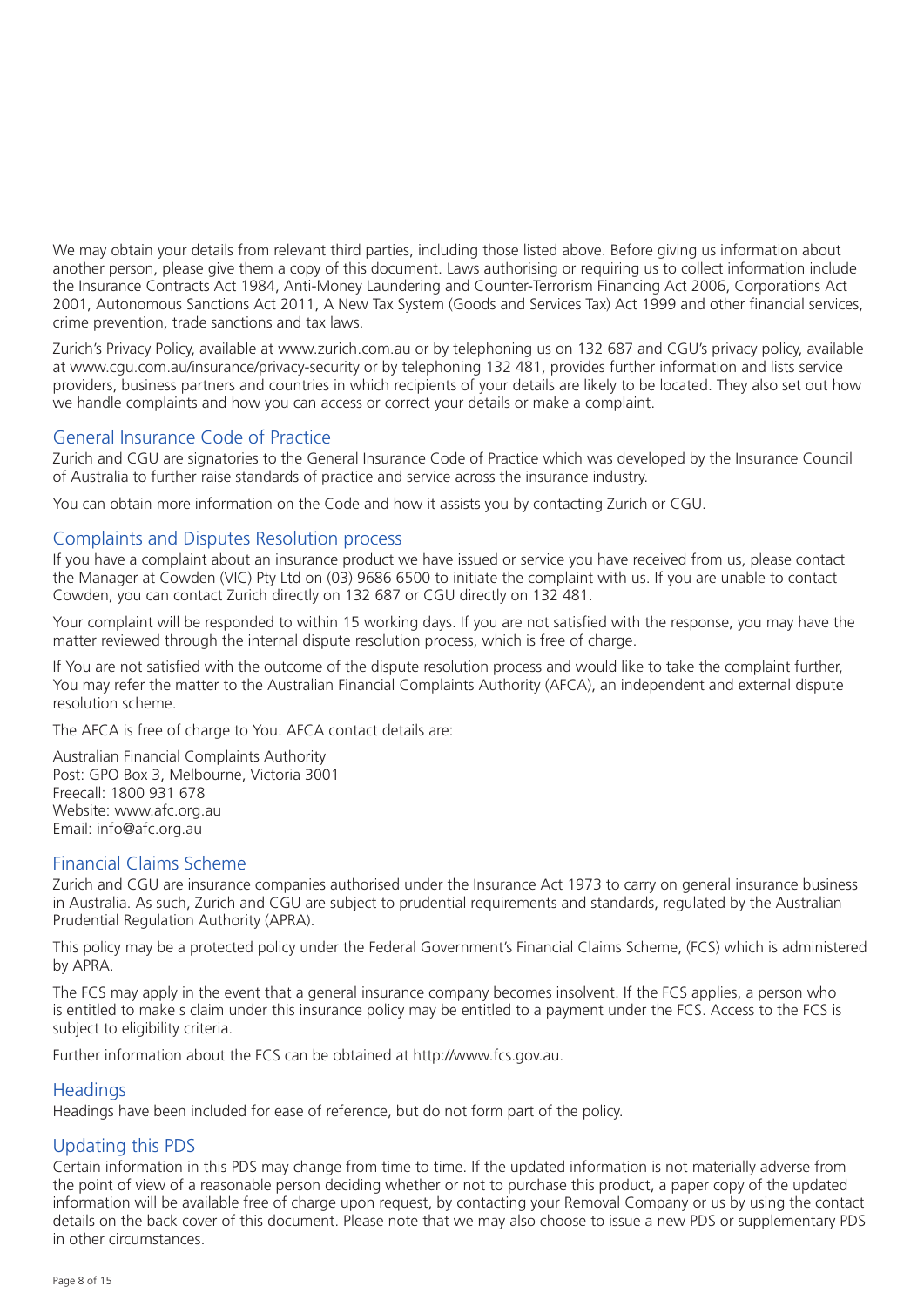## Customer Goods In Transit and Storage Insurance Cover

Each Insurer will provide the cover specified as insured by that Insurer in the Certificate of Insurance in the terms set out in this PDS.

### 1. Definitions

When used in this PDS, or the Certificate of Insurance, the following definitions will apply:

#### **1.1 Certificate of Insurance**

 Certificate of Insurance means the document provided to the Customer setting out details of the Customer Goods in Transit Insurance.

#### **1.2 Customer**

 Customer means a person who requests insurance cover under the policy and pays the Insurance Charge specified in the Certificate of Insurance. Customers are third party beneficiaries under the policy in accordance with Section 48 of the Insurance Contracts Act.

#### **1.3 Customer's Goods or Your Goods**

 Customer's Goods or Your Goods means physical property which a Customer has asked the Removal Company to move and/or store including:

- (a) Household goods and personal effects of every description including antiques, works of art, fine art, jewellery, motor vehicles, motor bikes, boats, trailers, caravans, removal and shipping costs for such items; and
- (b) Office, hotel, factory and any other business contents of every description including computers and all ancillary equipment, plant and machinery.

#### **1.4 Removal Company**

 Removal Company means the removal company and all its associated and subsidiary or nominated companies, sub contractors (and their employees) and any freight forwarder, shipping company or airline, rail company and any other agent(s) and subcontractor(s) with whom the removal company has contracted to move a Customer's Goods. The removal company is the Coverholder.

#### **1.5 Storage**

Storage means:

- (a) any storage of a Customer's Goods at the Customer's request in an authorised warehouse or compound by the Removal Company; and
- (b) in respect of overseas transit, storage prior to, during, or after Transit is covered for a maximum of 30 days at uplift and 60 days after arrival of the ship at destination. Subject to payment of an additional charge the policy can be extended for further periods by giving notice to the Removal Company prior to expiry of the agreed storage period.

#### **1.6 Transit**

 Transit means all conveyances including road and/or rail and/or air and/or vessel to and from ports and or places anywhere in Australia or the world. Transit commences when a Customer's Goods are first moved and/or uplifted within the house, office, hotel, factory or any other business by the Removal Company for the purpose of transit and ceases when a Customer's Goods are last moved by the Removal Company after delivery to their final destination or such other place as the receiver may instruct. Transit includes packing/unpacking of a Customer's Goods by the Removal Company at uplift or delivery and any storage which is incidental to the transit.

#### **1.7 You**

You means the Customer.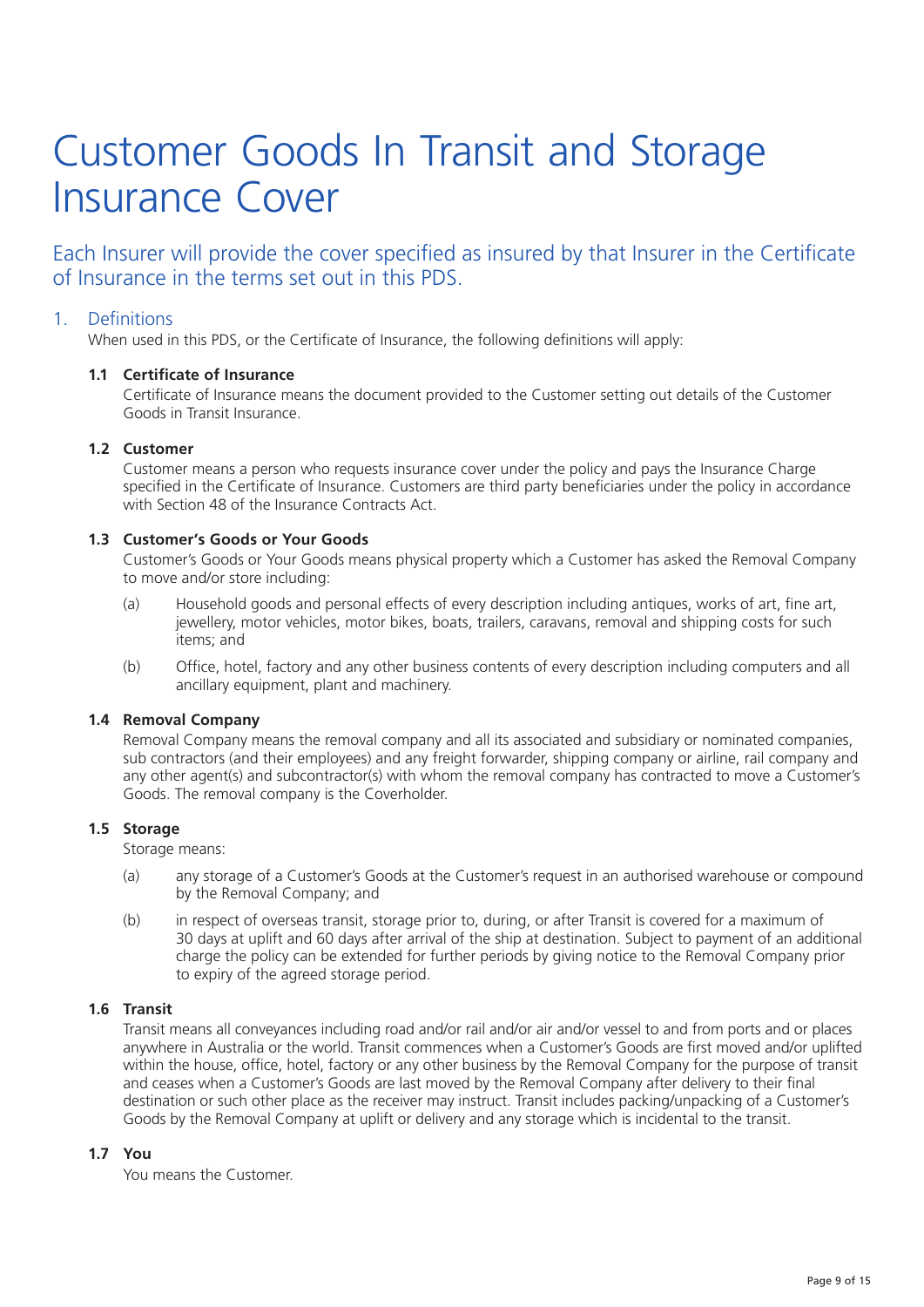## 2. Risks Covered

Where the Customer has requested the Removal Company to insure the Customer's Goods, depending on the risks and period of cover and basis of settlement selected by the Customer, this policy insures the Customer's Goods as set out below:

#### **2.1 Full Cover**

 Full Cover insures all risks of loss or damage to the insured Customer's Goods during Transit from any external cause including accidental damage during packing, loading and unloading by the Removal Company or its representatives. However, regardless of which cover the Customer selects, Customer's Goods packed by the Customer are insured only for Restricted Cover unless otherwise agreed and noted on the Certificate of Insurance.

#### **2.2 Restricted Cover**

Restricted Cover insures loss or damage to the Customer's Goods during Transit resulting from:

- (a) Fire, explosion, lightning or flood;
- (b) Overturning, jackknifing and/or derailment of conveyance;
- (c) Collision of vessel, aircraft or conveyance;
- (d) Crashing or forced landing of any aircraft;
- (e) Stranding, sinking, or contact of vessel with any external object other than water;
- (f) Entry of water into any vessel, hold, container liftvan or place of storage;
- (g) Discharge of goods at a port of distress;
- (h) Jettison of goods from a vessel; or
- (i) Theft, Pilferage or Non delivery of an entire package or item.

#### **2.3 Australia Wide Storage Only Cover**

 Australia Wide Storage Only Cover insures loss or damage to the customer's goods during storage in Australia, resulting from:

- (a) Fire, lightning;
- (b) Aircraft;
- (c) Earthquake;
- (d) Storm and tempest, flood, water from fixed pipes or systems;
- (e) Riots, strikes and civil commotion;
- (f) Explosion and impact damage; or
- (g) Burglary Limited to \$25,000 per customer.

#### **2.4 Additional Benefits Covered**

In addition to the cover set out above under Full Cover and Restricted Cover:

2.4.1 General Average

 In relation to transit by sea, you are covered for general average including salvage charges. adjusted or determined according to the removal contract and/or the governing law and practice, which are incurred to avoid or in connection with the avoidance of loss from any cause other than those excluded elsewhere in the policy.

2.4.2 Temporary Accommodation

 Where loss or damage occurs as a result of an insured risk under the policy and as a result the insured Customer's Goods have not been delivered to the residential destination by the contracted delivery date, the policy will cover the reasonable cost of temporary accommodation costs of \$200 per day and will cease at either the delivery of the goods to the destination or a maximum period of 30 days whichever occurs first. This payment will be in addition to the total declared value.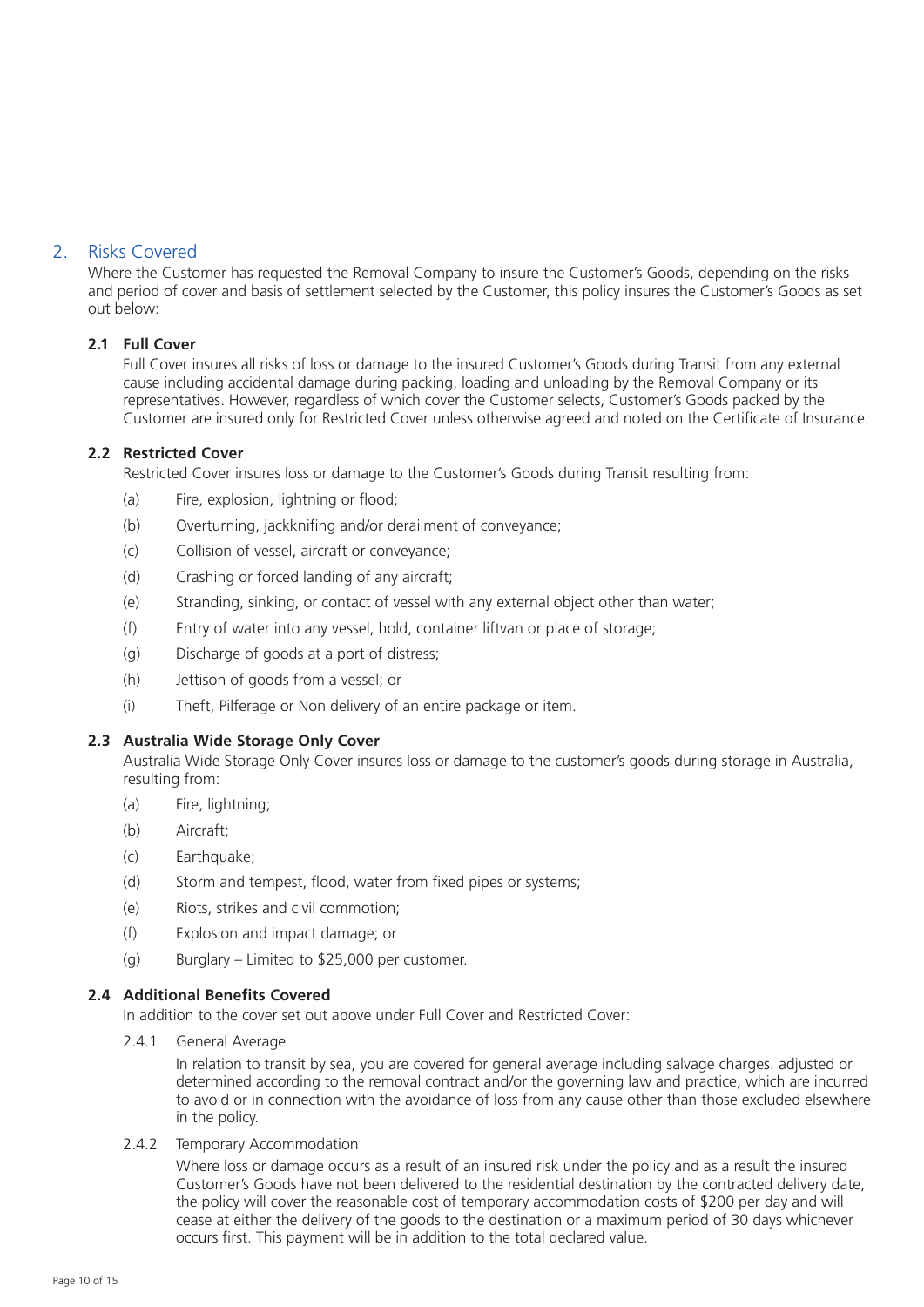## 3. Basis of Settlement

Depending on the Basis of Settlement selected by the Customer, if loss or damage occurs as a result of an insured risk, the Insurers will pay the Replacement Cost or Market Value as applicable, up to the declared value of any item (and subject to the restrictions set out below):

#### **3.1 Replacement Cost**

Replacement Cost means:

- (a) In the event of damage, the reasonable cost of repairs or restoration.
- (b) For any items lost or totally destroyed, full replacement cost or the maximum of the specifically declared item value nominated on the Insurance Declaration but in no case will the value exceed the current market replacement value.

Regardless of which Basis of Settlement is selected, the Insurers will only pay Market Value for the following items:

- (i) computers and computer accessories;
- (ii) clothing; and
- (iii) motor vehicles, motor bikes, caravans, boats and trailers.

#### **3.2 Market Value**

Market Value means:

- (a) in the event of damage, the reasonable cost of repairs or restoration; or
- (b) for any items lost or totally destroyed, their replacement cost less a reasonable allowance for age, condition, wear and tear and depreciation.

#### **3.3 Office, hotel, factory and any other business goods including plant and machinery**

For office, hotel, factory and any other business goods, including plant and machinery, the Insurers will only pay:

- (a) the lesser of the invoice value or the market value of the goods at the time of loss; and
- (b) agreed charges for insurance, packing and freight.

#### **3.4 Pairs and sets**

 Where one or more articles in a pair or set (including lounge suites) are lost or damaged, unless otherwise agreed and noted in the Certificate of Insurance, the policy only covers the lost or damaged part or parts. The Insurers will not pay more than a proportionate part of the insured value of the pair or set without reference to any special value which they may have as a pair or set or depreciation or loss of value.

#### **3.5 Antique(s), works of art and fine art**

 For antique(s), works of art and fine art, the Insurers will only pay the reasonable costs of repair and will not pay any depreciation or loss of value caused by the loss or damage. In addition to this, should there be any depreciation or loss of value as a result of the repairs, subject to an independent and approved valuation, the Insurers will pay a maximum amount of 10% of the declared value of the item for any depreciation or loss of value.

#### **3.6 Excess**

 The Removal Company must pay the first amount of the Removal Company Excess shown in the Certificate of Insurance in respect of any one claim in accordance with the policy and the Customer must contribute the Customer Excess shown in the Certificate of Insurance.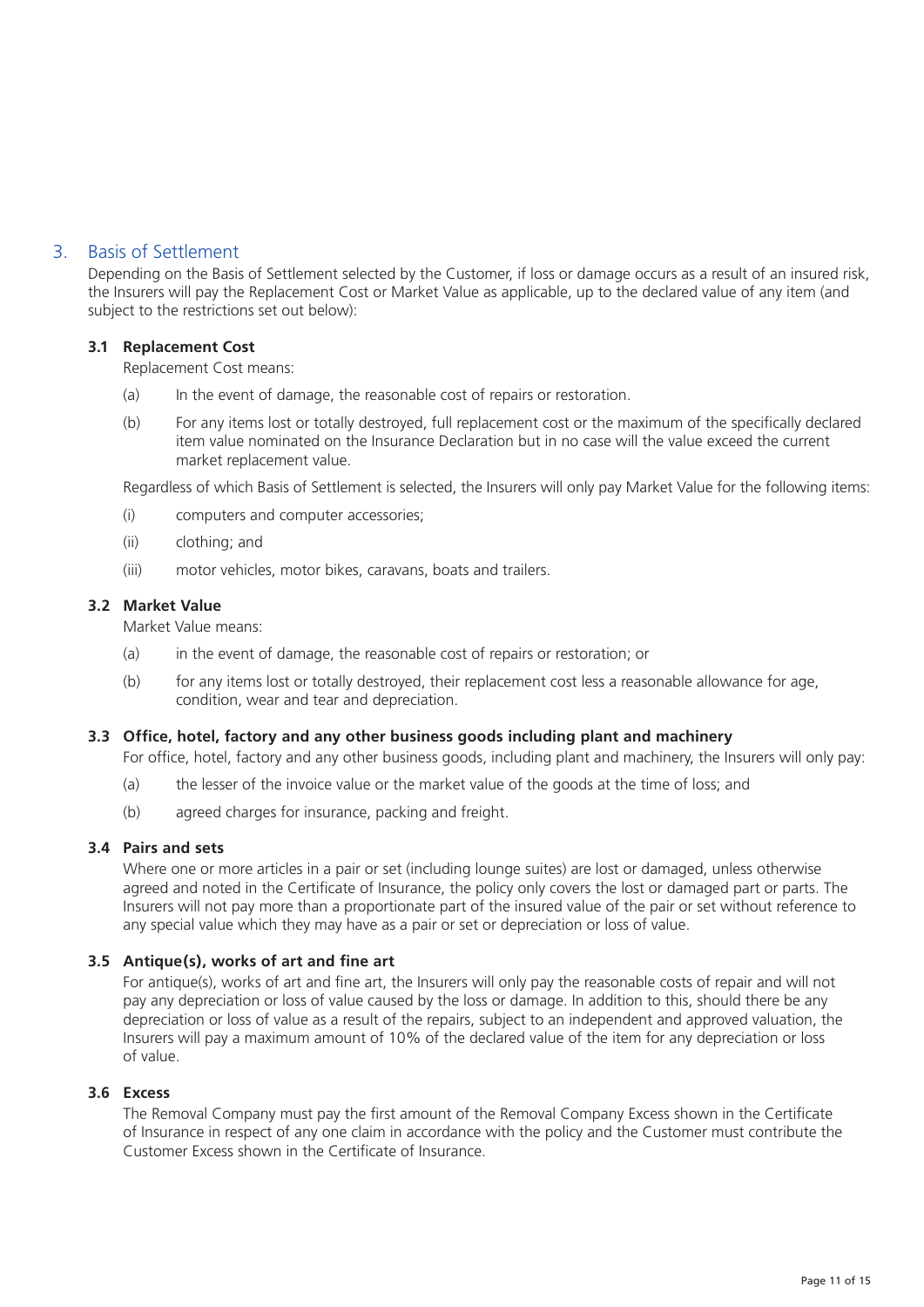## 4. Exclusions From and Limitations on Cover

#### **4.1 Motor vehicles**

 The policy does not cover motor vehicles or motor bikes while they are being driven under their own power unless they are being driven by an authorised representative of the Removal Company for the purpose of loading or unloading or to and from Customs or Quarantine areas within the approved Removal Company or agent's premises.

#### **4.2 Valuables**

 The policy does not cover loss or damage to any antique, curio, piece of jewellery, plate, precious object, work of art, fine art, medal, money, coin, stamp, collection of items, fur, piece of precision equipment or professionally packed carton by the Removal Company, the value of which exceeds \$1,000 (or other agreed limit noted on the Certificate of Insurance) unless specifically declared and valued on the list of items to be insured on the Insurance Declaration.

#### **4.3 Owner packed cartons**

 Non-delivery of an owner packed carton is limited to \$500 per carton unless an itemised valued list of contents is supplied to the Removal Company prior to the commencement of the Transit.

#### **4.4 Exclusions**

- 4.4.1 The policy does not cover loss or damage or expense caused by:
	- (a) delay, loss of use of property or any other form of consequential loss of any description;
	- (b) loss of data of any description from computer hardware or software;
	- (c) confiscation or detention by customs or other official or authorities;
	- (d) wear and tear, moths, vermin, infestation, corrosion, contamination or deterioration;
	- (e) normal atmospheric or climatic conditions unless agreed and noted on the Certificate of Insurance;
	- (f) inherent vice or nature of the subject matter or vibration;
	- (g) mechanical, electrical or electronic breakdown or derangement of goods where there is no external evidence that an insured event has occurred unless agreed and noted on the Certificate of Insurance; or
	- (h) nuclear risks which means the use, existence or escape of nuclear weapons materials or ionizing radiation from or contamination by radioactivity from any nuclear fuel or nuclear waste from the combustion of nuclear fuel.
- 4.4.2 The policy excludes any loss, damage, liability or expense arising from terrorism and/or steps taken to prevent, suppress, control or reduce the consequences of any actual, attempted, anticipated, threatened, suspected or perceived terrorism.

 For the purposes of this clause, terrorism means any act(s) of any person(s) or organization(s) involving the causing, occasioning or threatening of harm of whatever nature and by whatever means or putting the public or any section of the public in fear in circumstances in which it is reasonable to conclude that the purpose(s) of the person(s) or organization(s) concerned are wholly or partly of a political, religious, ideological or similar nature.

 Notwithstanding any provision to the contrary contained in this policy, it is agreed that this policy covers loss or damage to the Customer's Goods caused by any terrorist or any person acting from a political motive, from when the Customer's Goods are first moved for the purpose of being conveyed to a destination outside the premises at which loading takes place and ends when the Customer's Goods are last moved in being delivered at the destination, or at any earlier point where the ordinary course of Transit is interrupted by the Customer.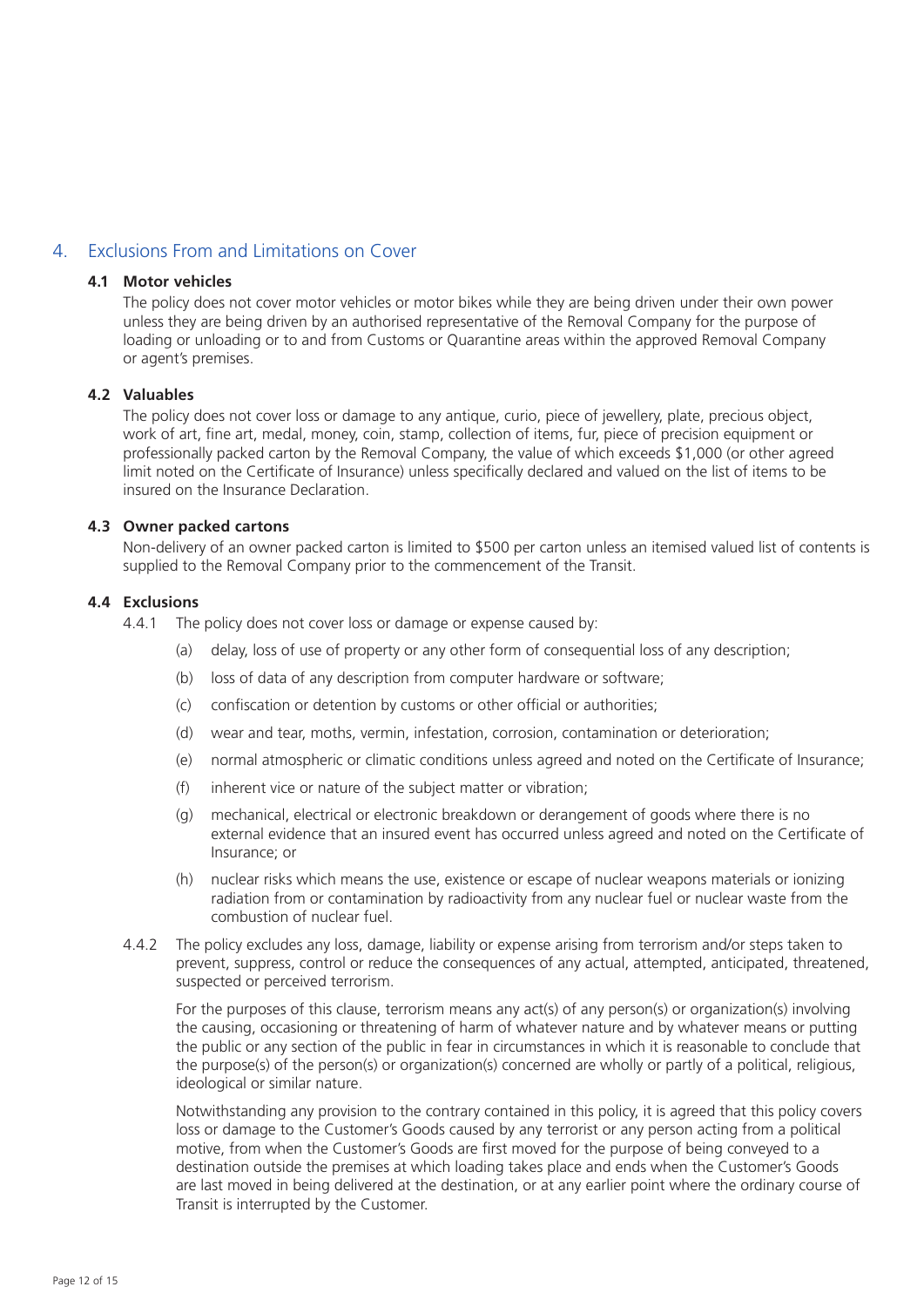## 5. Claims Procedure

- 5.1 As soon as possible after the happening of any event which may give rise to a claim under the policy, the Customer must:
	- (a) take all reasonable steps to prevent any further loss or damage;
	- (b) note details of any loss or damage on the Removal Company's inventory and/or condition report;
	- (c) contact the Removal Company to notify the claim; and
	- (d) within 30 days of receipt of the goods or any extension period agreed by the Removal Company lodge a written claim with the Removal Company (using any form provided by the Removal Company).
- 5.2 The Customer must not authorise the repair or replacement of the lost or damaged goods without the consent of the Removal Company or the Insurers.
- 5.3 The Removal Company or the Insurers, at its or their expense, may appoint a loss assessor to inspect damaged goods.
- 5.4 The Removal Company may settle claims under this policy under instructions from the Insurers. If the claim is for more than the amount of the Removal Company Excess shown in the Certificate of Insurance, the Removal Company must send to the applicable Insurer the inventory and/or condition report, removal contract and full details of the items lost or damaged.

#### 6. Special Conditions

#### **6.1 Goods and Services Tax**

 If the Customer is liable to pay goods and services tax (GST) in respect of any goods, services or other supply which are the subject of a claim under the policy the Insurers will pay the Customer for that GST liability.

However:

- (a) where the Insurers make a payment under the policy for the acquisition of goods, services or other supply the Insurers will reduce the amount of the payment by the amount of any input tax credit the Customer is or will be or would have been entitled under the Goods and Services Tax Act 1999 in relation to that acquisition whether or not the acquisition is actually made.
- (b) Where the Insurers make a payment under the policy as compensation for the acquisition of goods, services or other supply the Insurers will reduce the amount of the payment by the amount of any input tax credit the Customer would have been entitled to under the Goods and Services Tax Act 1999 had the payment been applied to acquire such goods, services or supply.

#### **6.2 Termination of Authorised Representative Agreement**

 In the event that the Removal Company's authorised representative agreement is terminated by its financial services licensee for any breach in that arrangement as a result of the Removal Company:

- (a) breaching any laws, regulations and codes of practice which apply to general insurance;
- (b) being the subject of a banning order or disqualification from providing financial services;
- (c) committing any serious or persistent breach of any of the provisions of this Agreement or any policy or procedures with which the licensee and / or the Australian Furniture Removers Association from time to time requires the Removal Company to comply;
- (d) acting in a manner which is unprofessional, unethical or likely to harm the professional standing of the licensee;
- (e) undergoing a material change in its management, control or beneficial ownership;
- (f) going into liquidation or having a receiver or administrator appointed (whether voluntarily or not) or, being an individual, becoming bankrupt- immediately; or
- (g) being an individual dying or suffering permanent and total disablement,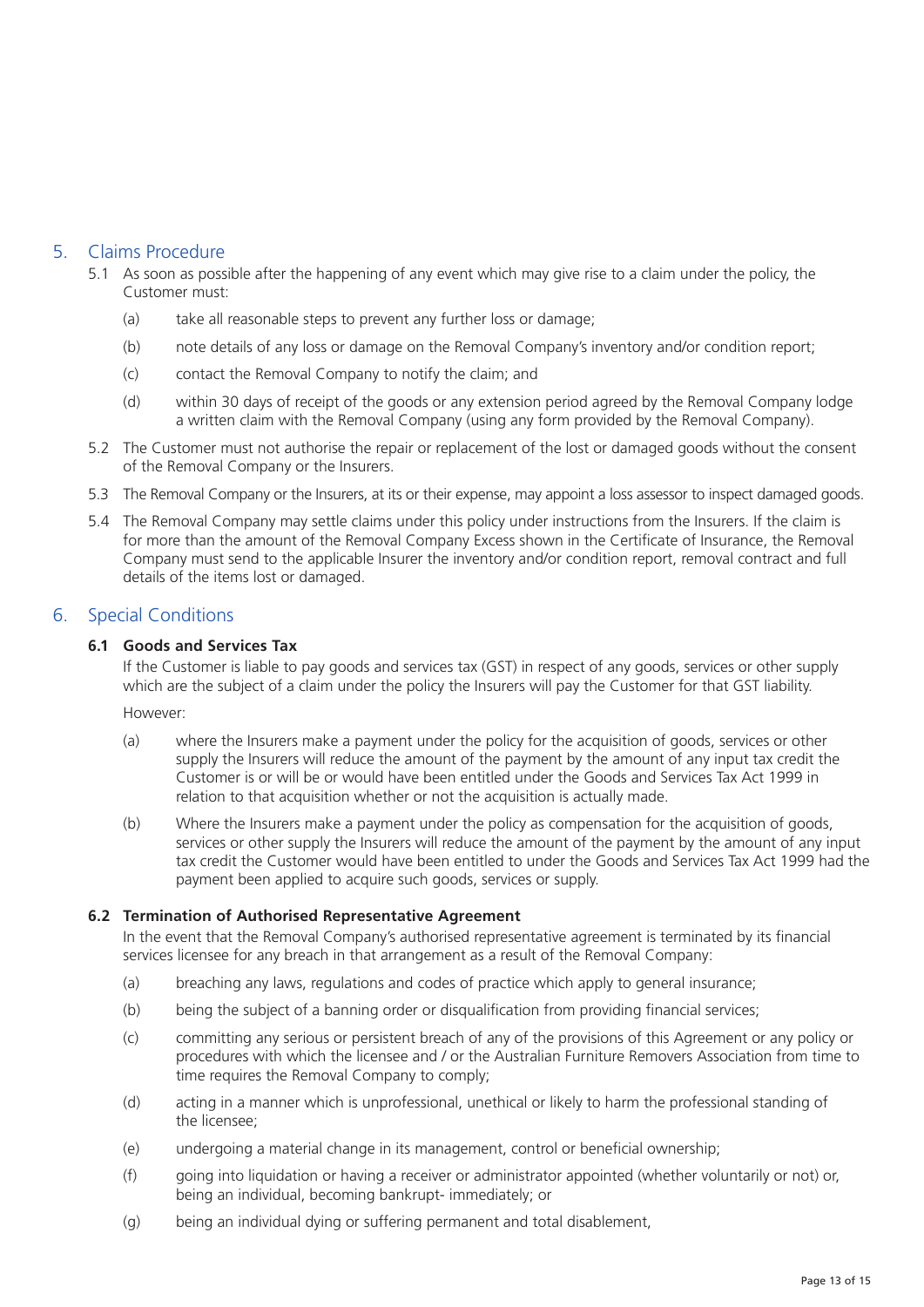the Insurers agree to manage and settle direct with the Customer all claims outstanding or which become payable under the policy had it not been for the termination of the agreement. The Insurers further agree to pay to the Customer all amounts without reference to the Removal Company Excess stated in the Certificate of Insurance. The Insurers will deduct from the final agreed amount, the Customer Excess nominated in the Certificate of Insurance or this Product Disclosure Statement.

 For all amounts paid under this Condition by the Insurers below the Removal Company Excess, the Insurers shall be entitled to any rights and remedies or relief to which they may become entitled by subrogation against the Removal Company or any corporation or organisation (including its directors, officers) owned or controlled by any Insured named in the policy or subsidiary to any Insured named in the policy excluding Customers.

#### **6.3 Loss of Customer's Pre Paid Removal Costs and Pre Paid Removal Deposits**

In the event that:

- (a) a Customer of the Removal Company has pre paid their removal costs or pre paid a deposit for their removal costs to the Removal Company prior to commencement of the uplift and transportation of the Customer's Goods; and
- (b) the Customer has insured and nominated the removal and freight cost on their Insurance Declaration; and
- (c) the Removal company is placed into liquidation or has a receiver or administrator appointed (whether voluntarily or not) or, being an individual becomes bankrupt, where the Removal Company does not perform the removal,

then the Insurers will refund to the Customer any such pre paid amounts.

#### **6.4 Mitigating Actions**

 In case of actual or imminent loss or damage, it shall be lawful and necessary for the removal company or Insurer, their factors, servants or assigns, to take steps to mitigate loss for in and about the defence, safeguard and recovery of the Customer's Goods, or any part of it, without prejudice to this insurance nor shall the acts of the Removal Company or the Insurers in recovering, saving and preserving the Customer's Goods in case of loss or damage, be considered a waiver of acceptance of liability, and for charges in respect of such acts, the Insurers will contribute according to the rate and quantity of the insured value stated in the Insurance Declaration.

#### **6.5 Reasonable Care**

The Customer must take all reasonable care to prevent or minimize any loss or damage covered under the policy.

#### **6.6 Subrogation**

 The Insurers are entitled to exercise any rights the Customer may have against anyone else in relation to goods in respect of which the Insurers have paid any amount under the policy. The Customer and anyone else entitled to claim under the policy must cooperate fully with the Insurers in exercising those rights and must give the Insurers any information or assistance they may require.

#### **6.7 Salvage in the Event of a Constructive or Total Loss**

 Where the Insurers or the Removal Company pay a claim in full for an item under the policy as a constructive or total loss for either its declared or market value, the Insurers or the Removal Company are entitled to take possession of the item and retain any salvage value. In the event that this right is exercised it is agreed that the Customer will have automatic first choice to purchase the salvaged item.

#### **6.8 Date of Loss Customer's Goods – Storage**

 In respect of Customer's Goods in Storage the date of loss or damage will be deemed to be the date the loss or damage was discovered and will attach to the Coverholder's policy which is current at the time of the discovery of the loss or damage.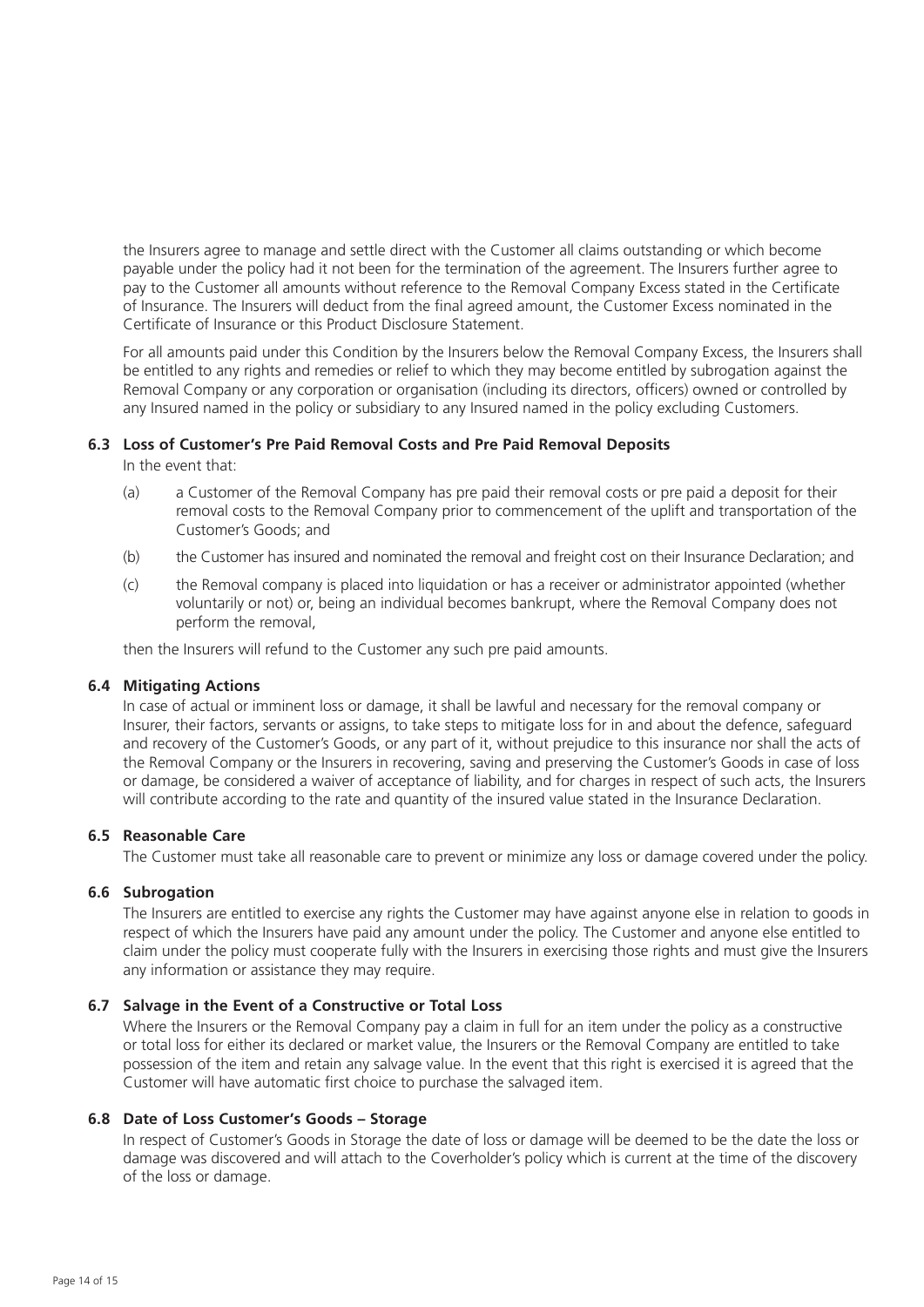#### **6.9 Storage Insurance Cancellation**

 Storage insurance may be cancelled by the Customer at any time on giving written notice to the Removal Company. Such cancellation shall become effective on the day on which the written notice of cancellation is received by the Removal Company.

### **6.10 Law and practice**

The policy is subject to Australian law and jurisdiction.

#### **6.11 Sanctions regulation**

 Notwithstanding any other terms or conditions under this policy, the Insurers shall not be deemed to provide coverage and will not make any payments nor provide any service or benefit to any Insured or any other party to the extent that such cover, payment, service, benefit and/or any business or activity of the Insured would violate any applicable trade or economic sanctions, law or regulation.

#### **6.12 Applications for Cover**

 It is a condition of provision of cover in respect of a Customer under this policy that the Removal Company obtain an Insurance Declaration from each Customer, in the form the Insurers make available, before cover is provided to that Customer and the Insurers will not be liable to provide or to pay benefits where there has been misrepresentation or non-disclosure by a Customer other than as set out in Special Condition 6.13 Errors and Omissions. For these purposes the Insurers will treat a Customer as if they did owe a duty of disclosure to the Insurers and, without limitation, will exercise any powers in respect of non-payment of benefits or cancellation of cover which the Insurers could exercise under law if a Customer did owe the Insurers a duty of disclosure.

#### **6.13 Errors and Omissions**

 If there is any error or omission by the Coverholder in the making of any declaration or issuing the standard terms and conditions or insurance conditions of the removal contract, the Customer's Goods shall automatically be covered by this policy, provided the error or omission is advised to the Insurers immediately it comes to the Coverholder's knowledge. In this event, this policy will only insure the liability of the Coverholder as if the goods were carried under the Coverholder's standard removal contract and/or insurance conditions.